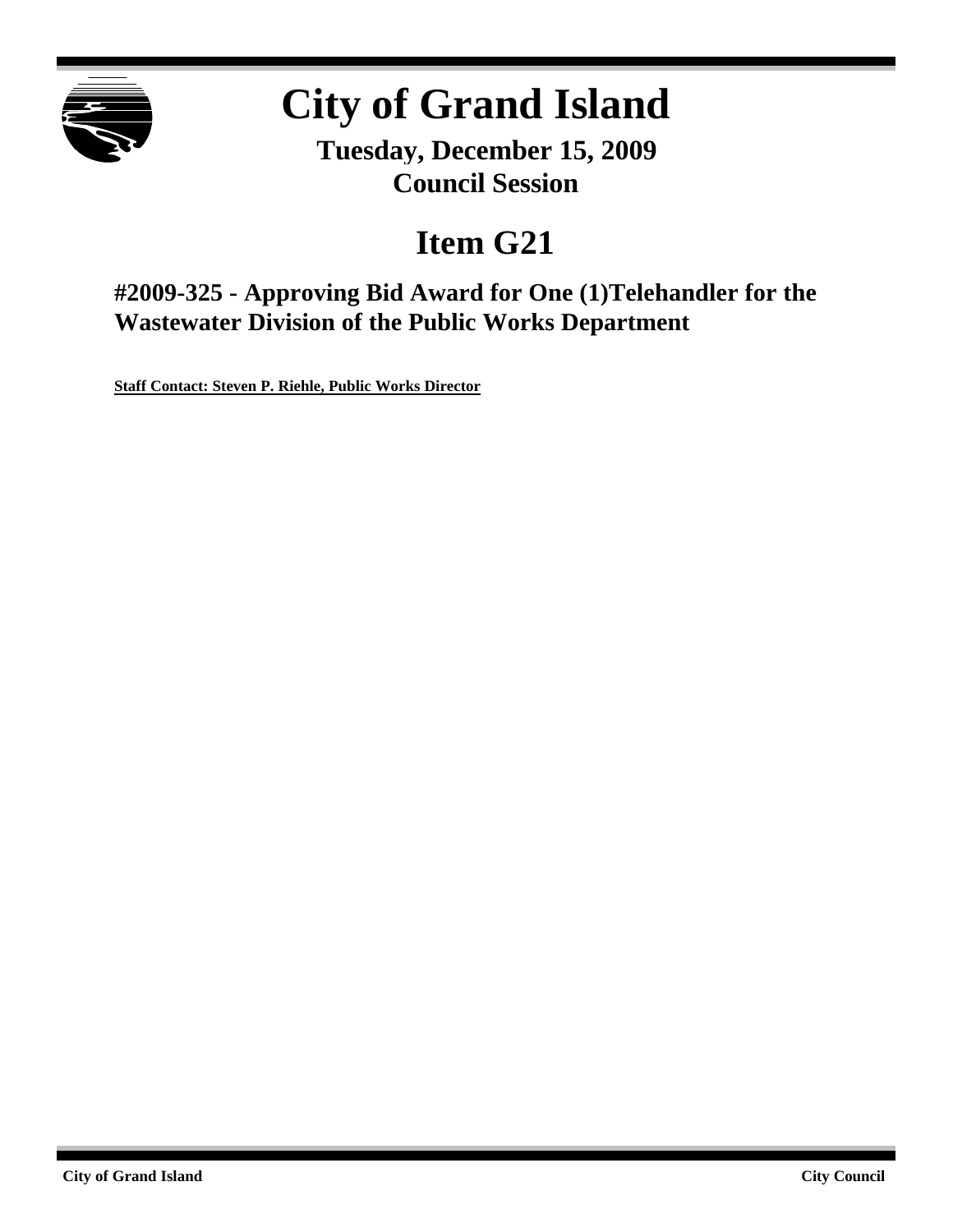# **Council Agenda Memo**

| From:           | Steven P. Riehle, Public Works Director                                                                   |
|-----------------|-----------------------------------------------------------------------------------------------------------|
| <b>Meeting:</b> | December 15, 2009                                                                                         |
| Subject:        | Approving Bid Award for One (1) Telehandler for the<br>Wastewater Division of the Public Works Department |
| Item $#$ 's:    | $G-21$                                                                                                    |
| $Presenter(s):$ | Steven P. Riehle, Public Works Director                                                                   |

#### **Background**

On November 11, 2009 the Wastewater Division of the Public Works Department advertised for bids for one (1) Telehandler. The Telehandler is an off-road extendable boom forklift that will be used to unload grit & grease dumpsters, remove snow and lift heavy equipment.

### **Discussion**

Five (5) bidders submitted bids that were opened on November 19, 2009. The Wastewater Division of the Public Works Department and the Purchasing Division of the City's Attorney's Office have reviewed the bids that were received. A summary of the bids is shown below.

| <b>Bidder</b>                     | <b>Exceptions</b> | <b>Bid Price</b>                |  |
|-----------------------------------|-------------------|---------------------------------|--|
| NCS Equipment of Grand Island, NE | None              | \$65,200                        |  |
|                                   |                   | Alternatives-                   |  |
|                                   |                   | $801-1200$ hrs = \$56,550.00    |  |
|                                   |                   | $1201 - 1600$ hrs = \$49,300.00 |  |
| Central Nebraska Bobcat of Grand  | <b>Noted</b>      | \$68,680.88                     |  |
| Island, NE                        |                   |                                 |  |
| Fairbanks of Grand Island, NE     | None              | \$68,750.00                     |  |
|                                   |                   | $0-400$ hrs = \$71,850.00       |  |
| NMC/Nebraska Machinery<br>Co. of  | None              | \$85,830.00                     |  |
| Doniphan, NE                      |                   | $0-400$ hrs = \$78,775.00       |  |
|                                   |                   | 401-800 hrs = $$73,175.00$      |  |
|                                   |                   | $801 - 1200$ hrs = \$58,765.00  |  |
|                                   |                   | $1201 - 1600$ hrs = \$54,850.00 |  |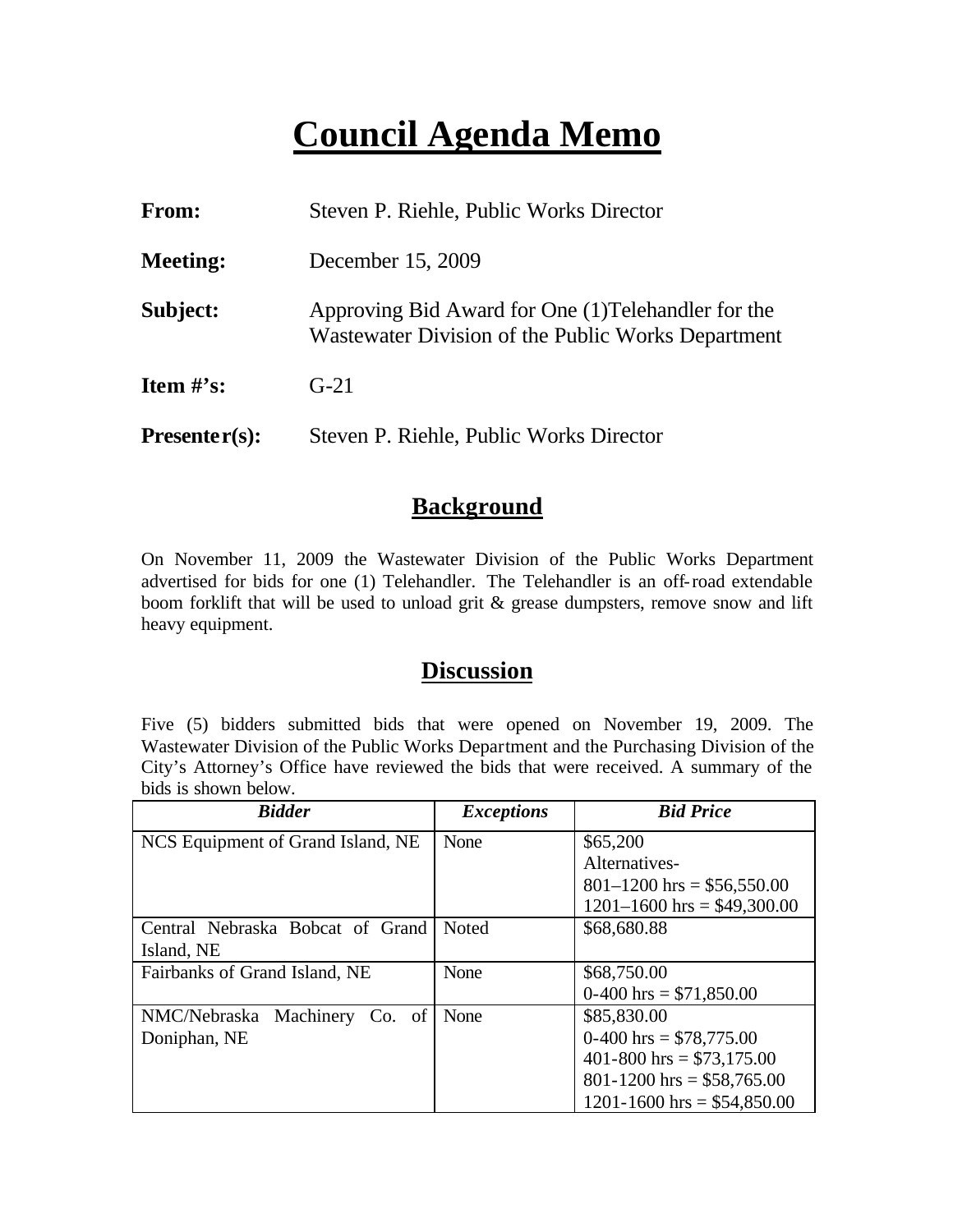The bid of NCS Equipment for a brand new Telehandler is \$200 above the estimate, but is considered fair, reasonable and competitive when reviewed and compared with the other bids received.

Public Works Administration recommends purchasing the new telehandler from NCS Equipment of Grand Island, Nebraska because it is a new machine that not only was the low bidder, but it also far exceeds many of the specifications, including a warranty.

Sufficient funds are available in Account No. 53030054.85615.

## **Alternatives**

It appears that the Council has the following alternatives concerning the issue at hand. The Council may:

- 1. Move to approve
- 2. Refer the issue to a Committee
- 3. Postpone the issue to future date
- 4. Take no action on the issue

### **Recommendation**

City Administration recommends that the Council approve the bid award to NCS Equipment of Grand Island, Nebraska in the amount of \$65,200.00.

## **Sample Motion**

Move to approve the bid award.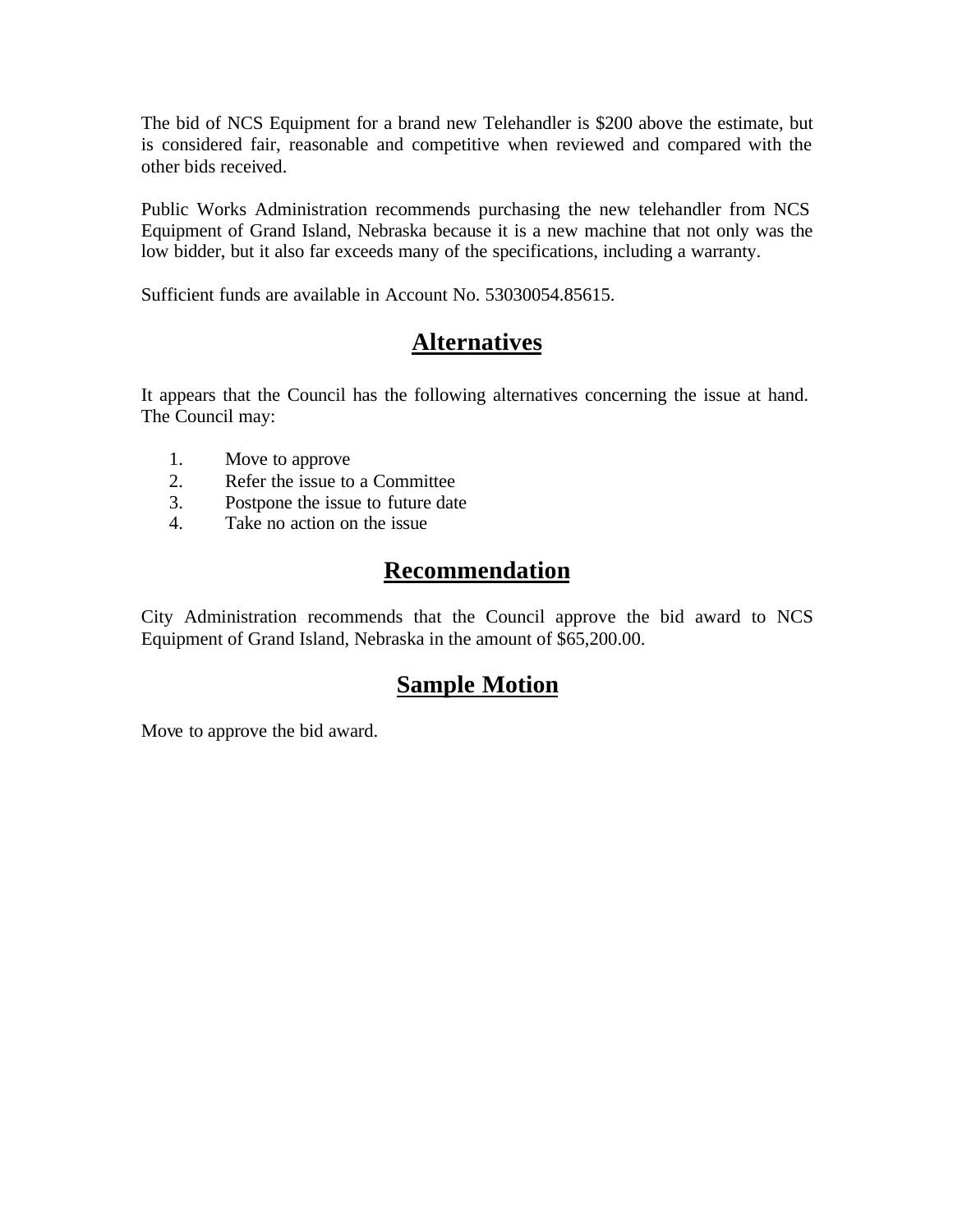#### *Purchasing Division of Legal Department* **INTEROFFICE MEMORANDUM**



Wes Nespor, Purchasing Agent

*Working Together for a Better Tomorrow, Today*

#### **BID OPENING**

| <b>BID OPENING DATE:</b> | November 19, 2009 at 11:00 a.m. |  |  |  |
|--------------------------|---------------------------------|--|--|--|
| <b>FOR:</b>              | (1) Telehandler                 |  |  |  |
| <b>DEPARTMENT:</b>       | <b>Public Works</b>             |  |  |  |
| <b>ESTIMATE:</b>         | \$65,000.00                     |  |  |  |
| <b>FUND/ACCOUNT:</b>     | 53030054-85615                  |  |  |  |
| <b>PUBLICATION DATE:</b> | <b>November 11, 2009</b>        |  |  |  |

**NO. POTENTIAL BIDDERS: 4**

#### **SUMMARY**

| <b>Bidder:</b>                                 | <b>NMC/Nebraska Machinery Co.</b><br>Doniphan, NE |             |  | <b>Central Nebraska Bobcat</b><br><b>Grand Island, NE</b> |
|------------------------------------------------|---------------------------------------------------|-------------|--|-----------------------------------------------------------|
|                                                |                                                   |             |  |                                                           |
| <b>Exceptions:</b>                             | <b>None</b>                                       |             |  | <b>Noted</b>                                              |
| <b>Bid Price:</b>                              |                                                   | \$85,830.00 |  | \$68,680.88                                               |
| <b>Bid Alternatives:</b>                       |                                                   |             |  |                                                           |
| 1. Telehandeler $w/0 - 400$ hrs:               |                                                   | \$78,775.00 |  |                                                           |
| 2. Telehandeler $w/401 - 800$ hrs:             |                                                   | \$73,175.00 |  |                                                           |
| 3. Telehandeler $w/801 - 1200$ hrs:            |                                                   | \$58,765.00 |  |                                                           |
| 4. Telehandeler w/1201 – 1600 hrs: \$54,850.00 |                                                   |             |  |                                                           |
|                                                |                                                   |             |  |                                                           |
| <b>Bidder:</b>                                 | <b>Fairbanks Grand Island</b>                     |             |  | <b>Fairbanks Grand Island</b>                             |
|                                                | <b>Grand Island, NE</b>                           |             |  | <b>Grand Island, NE</b>                                   |
| <b>Exceptions:</b>                             | <b>None</b>                                       |             |  | <b>None</b>                                               |
| <b>Bid Price:</b>                              |                                                   | \$68,750.00 |  |                                                           |
| <b>Bid Alternatives:</b>                       |                                                   |             |  |                                                           |
| 1. Telehandeler $w/0 - 400$ hrs:               |                                                   |             |  | \$71,850.00                                               |
| 2. Telehandeler $w/401 - 800$ hrs:             |                                                   |             |  |                                                           |
| 3. Telehandeler $w/801 - 1200$ hrs:            |                                                   |             |  |                                                           |
| 4. Telehandeler $w/1201 - 1600$ hrs:           |                                                   |             |  |                                                           |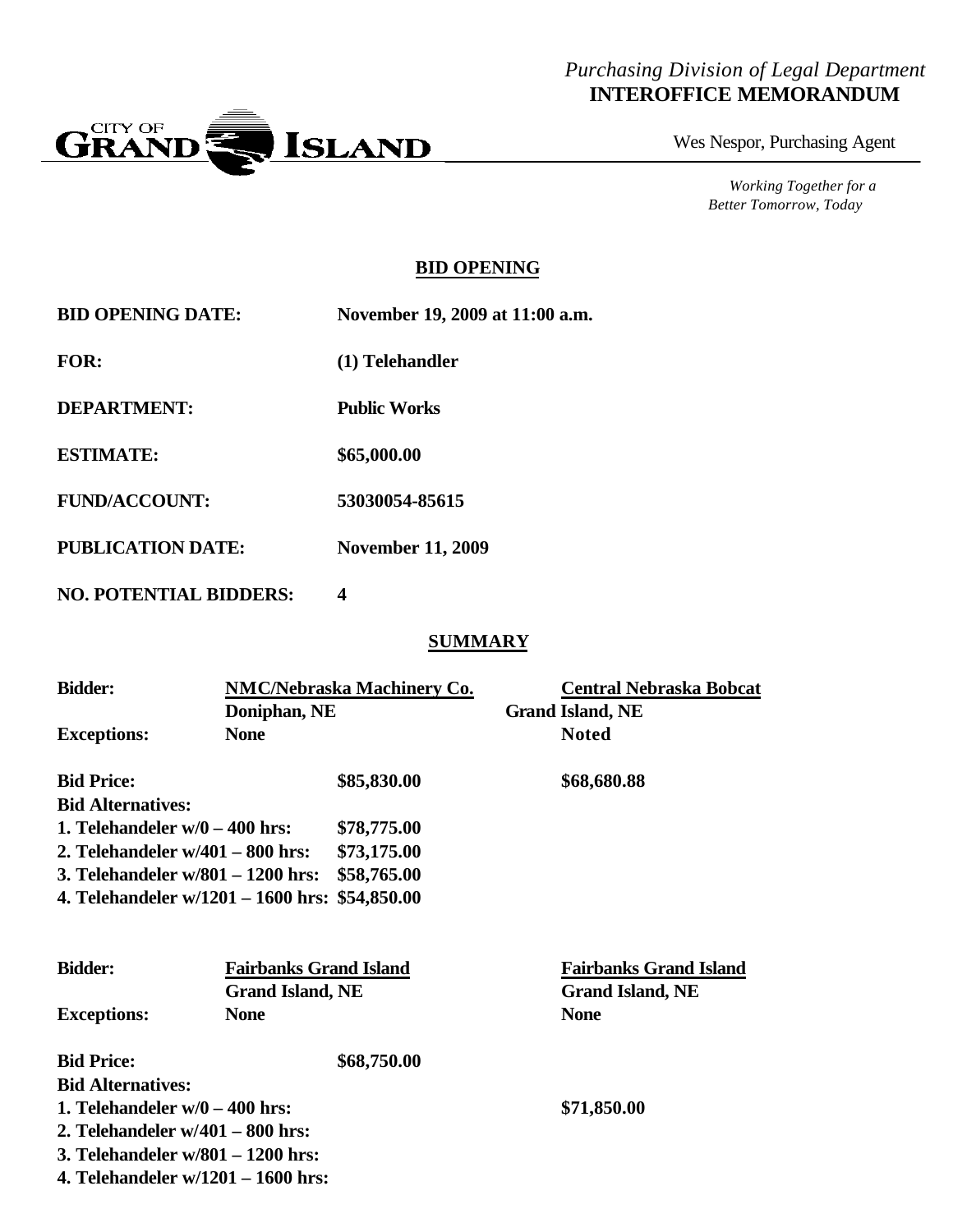| <b>Bidder:</b>                     | <b>NCS Equipment</b>    |  |  |
|------------------------------------|-------------------------|--|--|
|                                    | <b>Grand Island, NE</b> |  |  |
| <b>Exceptions:</b>                 | <b>None</b>             |  |  |
| <b>Bid Price:</b>                  | \$65,200.00             |  |  |
| <b>Bid Alternatives:</b>           |                         |  |  |
| 1. Telehandeler $w/0 = 400$ hrs:   |                         |  |  |
| 2. Telehandeler $w/401 - 800$ hrs: |                         |  |  |

**3. Telehandeler w/801 – 1200 hrs: \$56,550.00**

**4. Telehandeler w/1201 – 1600 hrs: \$49,300.00**

Dale Shotkoski, City Attorney Wes Nespor, Purchasing Agent

cc: Steve Riehle, Public Works Director Catrina DeLosh, PW Admin. Assist. Jeff Pederson, City Administrator John Rundle, Main. Supervisor WWTP

**P1383**